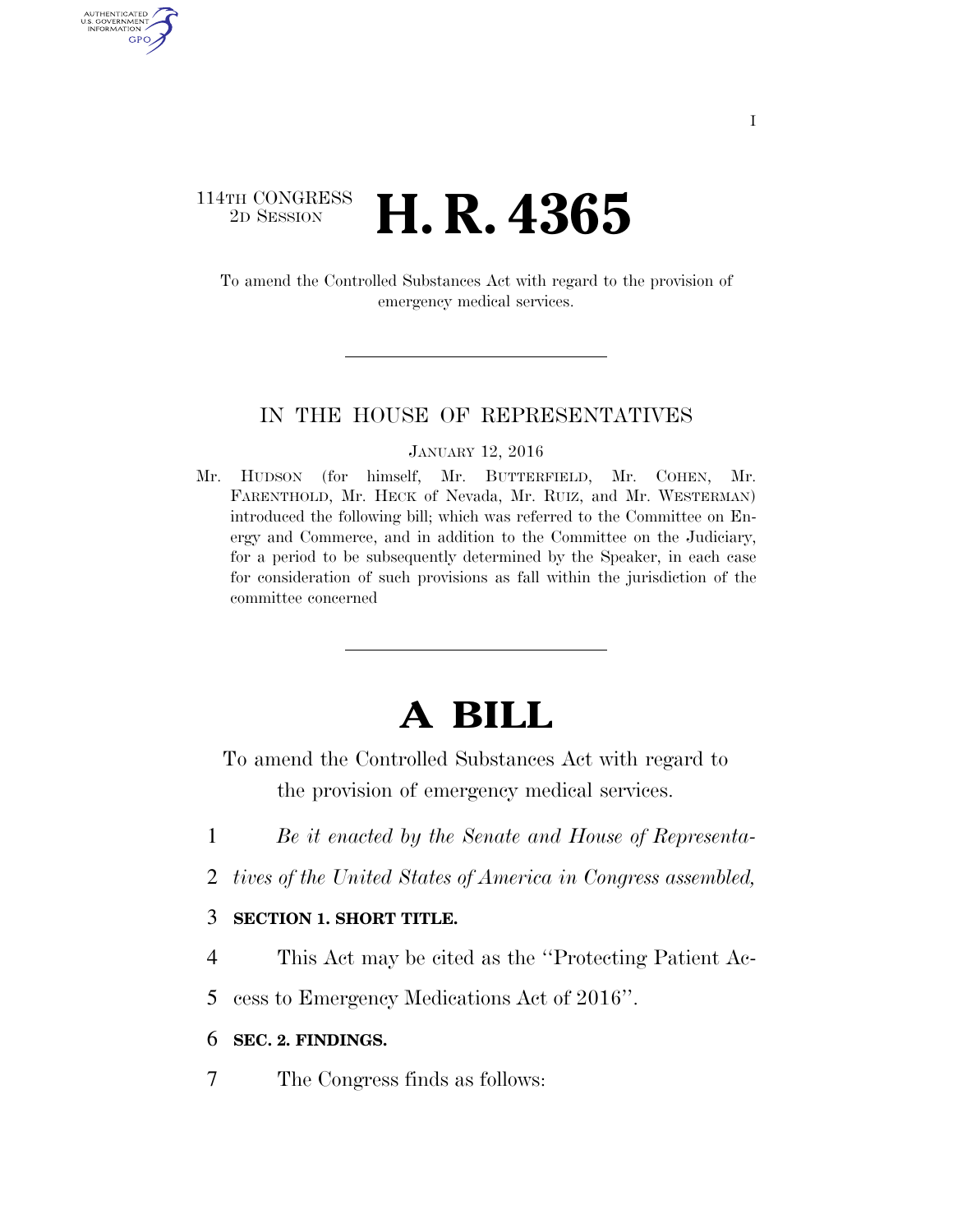(1) The use of controlled substances by emer- gency medical services agencies to administer med- ical care and medicines to individuals in the field is essential to save lives, manage pain, and improve health outcomes.

 (2) The unique nature of mobile emergency medical services is unlike other health care services governed by the Controlled Substances Act in that it requires the provision of time-sensitive and mobile medical care to individuals with critical injuries and illnesses in the field and movement of such individ-uals to definitive care.

 (3) Regulatory oversight to prevent diversion should not disrupt the current delivery model of pro- viding medical care to individuals by emergency medical services practitioners under the supervision of a physician medical director.

 (4) Such oversight should also recognize the va- riety of emergency medical services agencies includ- ing governmental, nongovernmental, private, and volunteer emergency medical services agencies.

# **SEC. 3. EMERGENCY MEDICAL SERVICES.**

 Part C of the Controlled Substances Act (21 U.S.C. 821 et seq.) is amended by adding at the end the fol-lowing: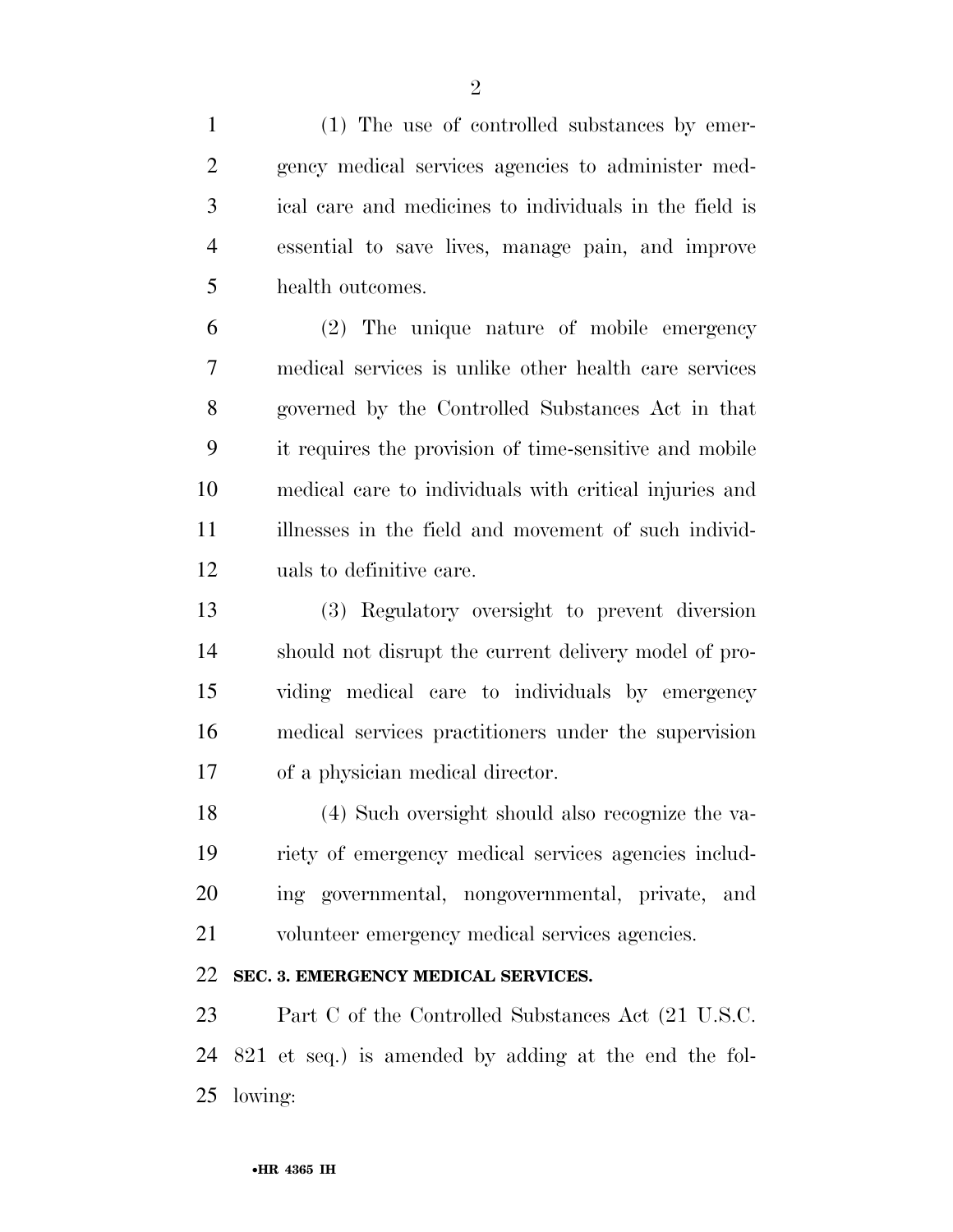#### **''SEC. 312. EMERGENCY MEDICAL SERVICES.**

2 "(a) REGISTRATION.

3 "(1) IN GENERAL.—For the purpose of ena- bling emergency medical services practitioners to dispense controlled substances in schedule II, III, IV, or V to ultimate users receiving emergency med- ical services, the Attorney General shall, at the re- quest of the emergency medical services agency em- ploying such practitioners, register such emergency medical services agency under section 303(f) in lieu of registering the individual practitioners or one or more medical directors of such agency.

13 "(2) SINGLE REGISTRATION.—In registering an emergency medical services agency pursuant to para- graph (1), the Attorney General shall require a sin- gle registration per State, not a separate registration for each location of the emergency medical services agency.

 ''(b) MEDICAL OVERSIGHT.—Notwithstanding sec-tion 309:

21 "(1) A registrant emergency medical services agency shall have one or more medical directors re- sponsible for medical oversight of the agency's provi-sion of emergency medical services.

•**HR 4365 IH** ''(2) Controlled substances in schedule II, III, IV, or V may be administered by the emergency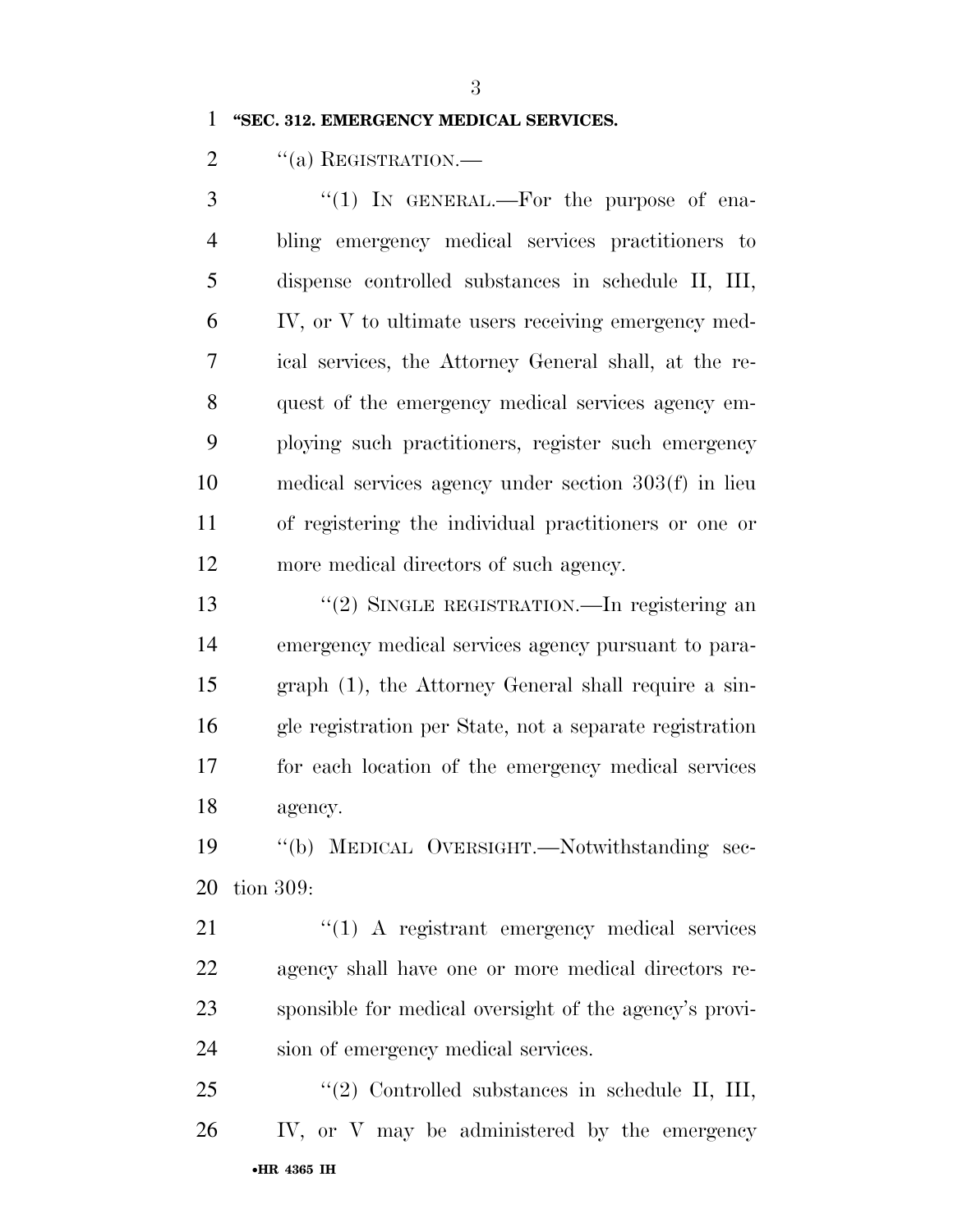| $\mathbf{1}$   | medical services practitioners of a registrant emer-   |
|----------------|--------------------------------------------------------|
| $\overline{2}$ | gency medical services agency in the course of pro-    |
| 3              | viding emergency medical services pursuant to a        |
| $\overline{4}$ | standing order issued by one or more medical direc-    |
| 5              | tors of such agency. A registrant emergency medical    |
| 6              | services agency shall keep any such standing order     |
| 7              | on file and make such standing order available to      |
| 8              | the Attorney General upon the Attorney General's       |
| 9              | request.                                               |
| 10             | $\lq(3)$ In the case of administering a controlled     |
| 11             | substance pursuant to paragraph (2), the medical di-   |
| 12             | rectors of the registrant emergency medical services   |
| 13             | agency shall not be required—                          |
| 14             | "(A) to be present; or                                 |
| 15             | $\lq\lq (B)$ to provide a written or oral prescrip-    |
| 16             | tion with regard to a known individual before or       |
| 17             | at the time of such administering.                     |
| 18             | "(c) RECEIPT, MOVEMENT, AND STORAGE OF CON-            |
| 19             | TROLLED SUBSTANCES.-                                   |
| 20             | $\cdot\cdot(1)$ RECEIPT.—The registrant emergency med- |
| 21             | ical services agency-                                  |
| 22             | "(A) may receive controlled substances at              |
| 23             | any location of the agency designated by the           |
| 24             | agency for such receipt; and                           |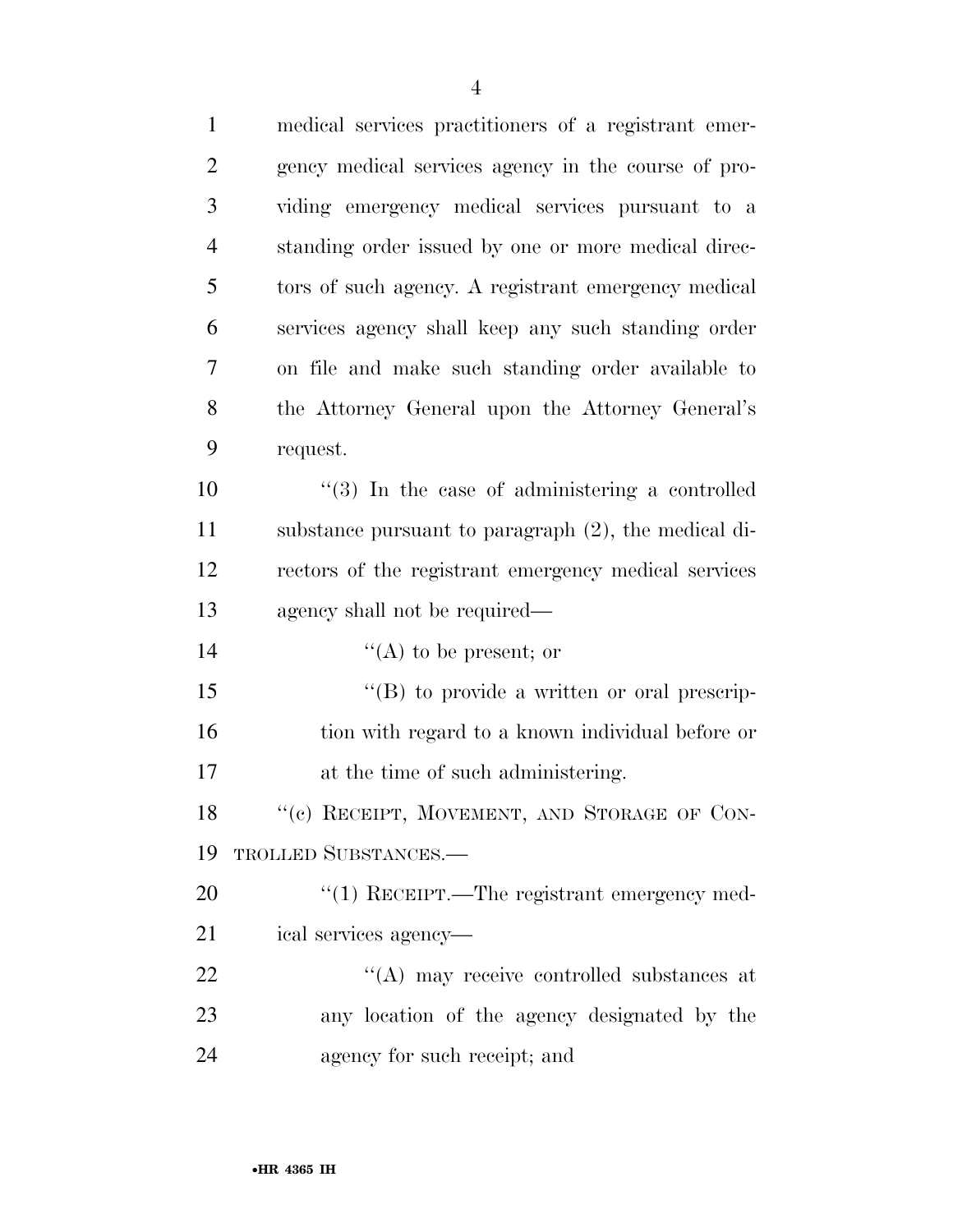| $\mathbf{1}$   | "(B) may not receive controlled substances             |
|----------------|--------------------------------------------------------|
| $\overline{2}$ | at any location not so designated.                     |
| 3              | "(2) MOVEMENT AND DELIVERY.—The reg-                   |
| $\overline{4}$ | istrant emergency medical services agency may move     |
| 5              | or deliver controlled substances within the possession |
| 6              | of such agency between any locations of such agen-     |
| 7              | cy. A registrant emergency medical services agency     |
| 8              | shall not be treated as a distributor of controlled    |
| 9              | substances under this Act by reason of such move-      |
| 10             | ment or distribution.                                  |
| 11             | $\lq(3)$ STORAGE.—Such agency—                         |
| 12             | $\lq\lq$ may store controlled substances at            |
| 13             | any location of the agency designated by the           |
| 14             | agency for such storage; and                           |
| 15             | $\lq\lq (B)$ may not store controlled substances       |
| 16             | at any location not so designated.                     |
| 17             | "(d) DEFINITIONS.—In this section:                     |
| 18             | $\lq(1)$ The term 'emergency medical services'         |
| 19             | means emergency medical response, and emergency        |
| 20             | mobile medical services, provided outside of a med-    |
| 21             | ical facility.                                         |
| 22             | $"(2)$ The term 'emergency medical services            |
| 23             | agency' means an organization providing emergency      |
| 24             | medical services, including such organizations that—   |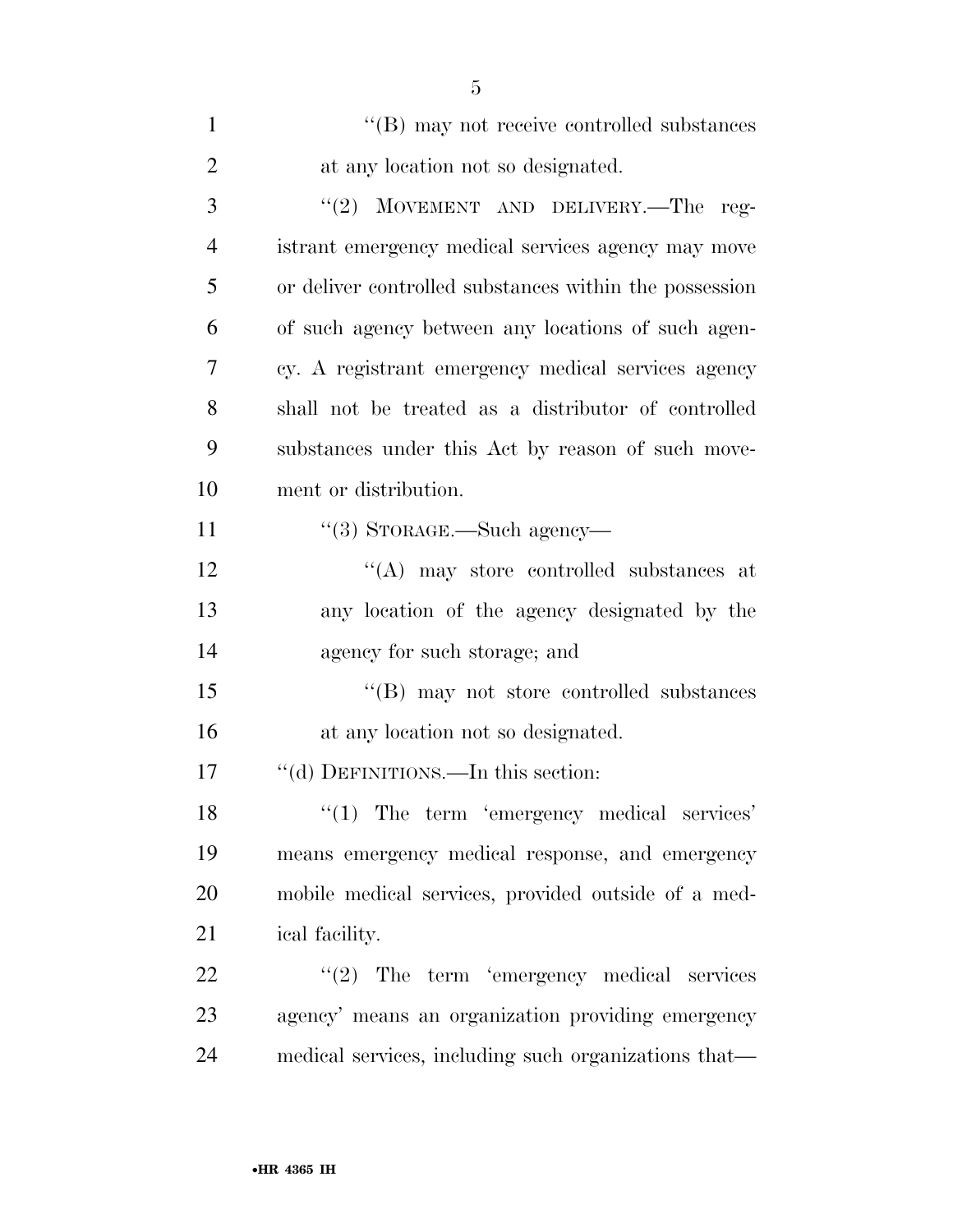''(A) are governmental (including fire- based agencies), nongovernmental (including hospital-based agencies), private, or volunteer-based; and

 ''(B) provide emergency medical services by ground, air, or otherwise.

7 ''(3) The term 'emergency medical services practitioner' means a health care practitioner (in- cluding nurse, paramedic, or emergency medical technician) licensed or certified by a State and credentialed by a medical director of the respective emergency medical services agency to provide emer- gency medical services to individuals within the scope of the practitioner's State license or certifi-cation.

16 ''(4) The term 'medical director' means a physi- cian providing medical oversight for an emergency medical services agency.

19  $\frac{1}{5}$  The term 'medical oversight' means super- vision of medical operations of an emergency medical services agency.

22 ''(6) The term 'standing order' means a written medical protocol in which a medical director pre- scribes in advance the medical criteria to be followed by emergency medical services practitioners in ad-